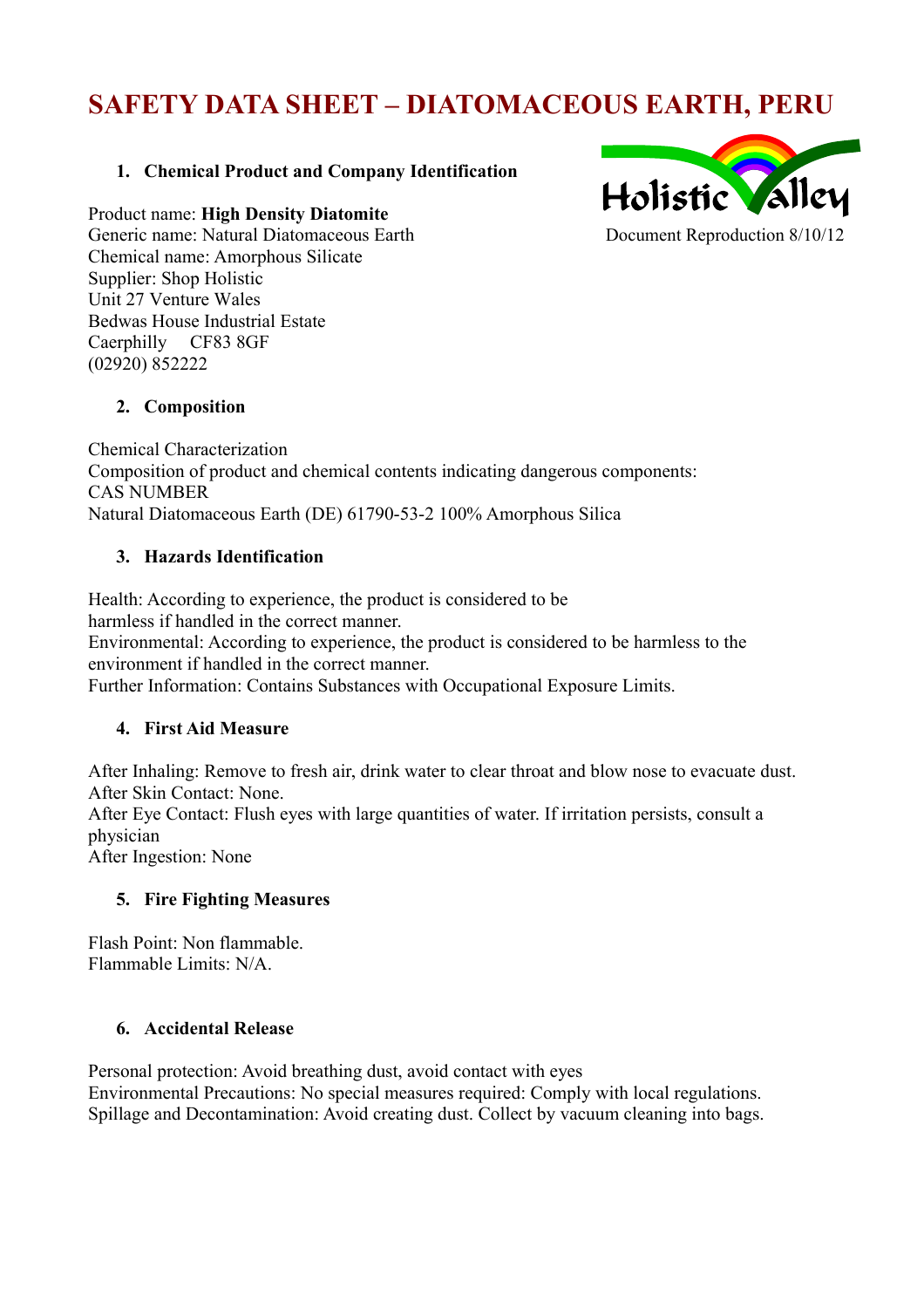## **7. Handling and Storage**

Handling: Use appropriate engineering controls to avoid dust.

Ensure there is sufficient ventilation of the area. Avoid contact with skin/eyes.

When using to not eat, drink or smoke.

Wash hands and exposed skin before meals and after work.

Wet powder on floor could be slipping hazard.

Storage: Store dry and cool, in a covered area.

Packaging: 24kg bags.

## **8. Exposure Controls /Personal Protection**

Monitoring of the workplace should be considered in accordance with Community Exposure Limits (EH40 etc) or other data as indicated below:

OES data for Diatomaceous earth LTEL(8hour TWA) ppm 1.2 mg/m3 natural respirable dust EH40(2002)

Engineering controls: Ensure there is sufficient ventilation of the area. Provide powered extraction when ventilation is inadequate.

Personal protection: Wash hands before breaks and after work. Wear personal protective equipment appropriate to the task(see below).

Avoid breathing dust.

Respiratory protection: Respiratory masks to achieve the adequate protection in respect of exposure limits for the work period concerned. Masks should conform to EN 149FFP2.

Eye protection: Safety goggles with side shields.Eye protection should conform to BSEN 166. Other protection: Personal protective equipment should be selected as appropriate to the nature and aggressiveness of the identified hazard(s). It should be regularly inspected for such things as soundness against leaks, bad fitting and possible chemical penetration. Recommended safe user periods should never be exceeded.

## **9. Physical and Chemical properties.**

Appearance: Off White fine powder. Odour: None Molecular formula: SiO (Main component is amorphous silica dioxide) 2 Boiling Point: Decomposes .2200**°**C Melting Point: Appr. 1800**°**C pH: No data Flash Point **°**C: Not applicable Flammability: Not applicable Oxidising: No data Vapour Density: Not applicable Vapour Pressure: Not applicable Density: Natural diatoms in bulk: 0.15-0.45g/cc Solubility in Water: insoluble Solubility in Organic Solvents: No data Part.coeff. n-octanol/water: No data. **Additional**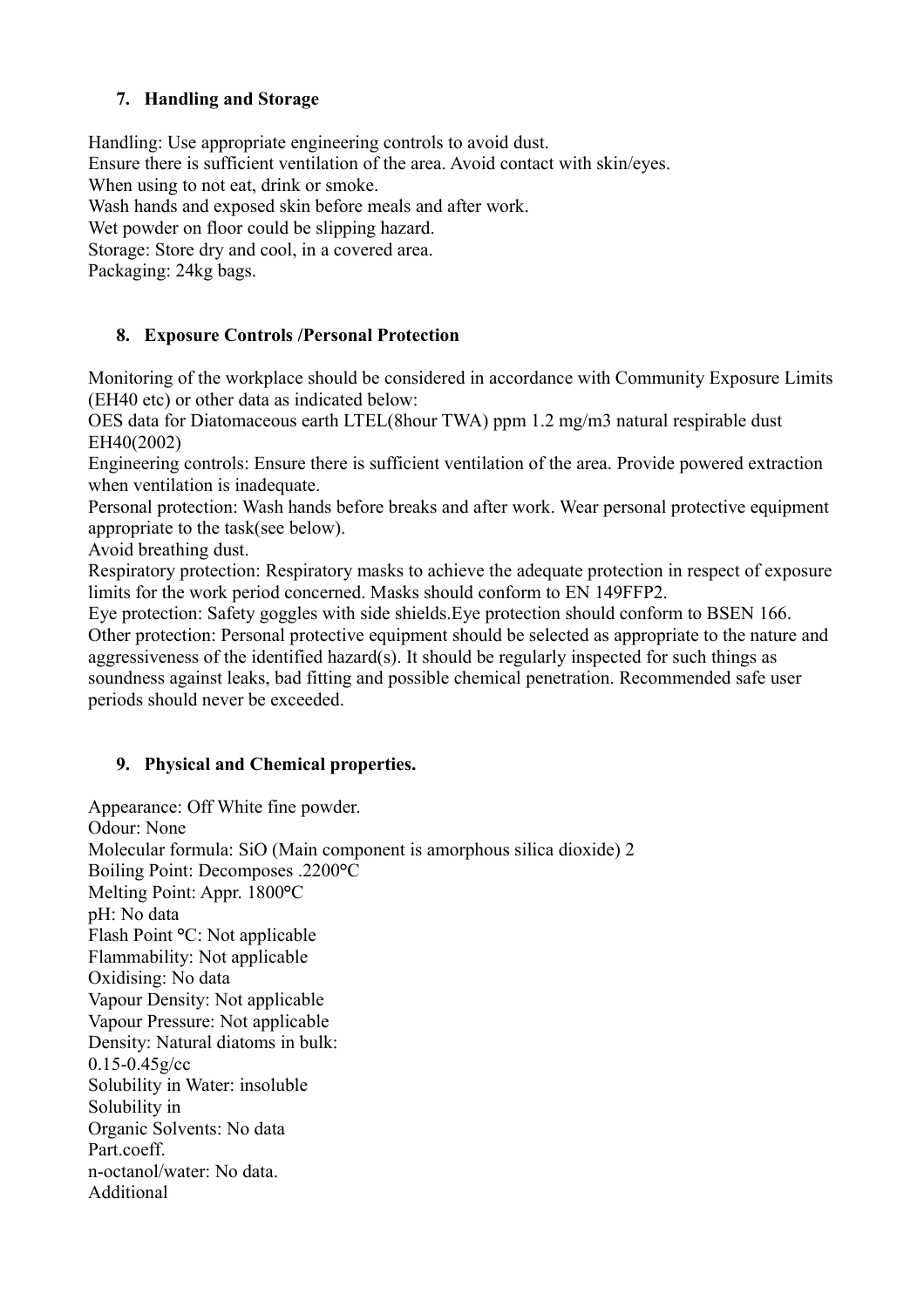Information: Material is highly Absorbent.

#### **10. Stability and Reactivity**

Stability: Product is very stable under normal conditions of handling. Condition to avoid: Data not supplied Materials to avoid: Data not supplied Hazardous reactions: None known. Hazardous combustion or decomposition product: Not known

#### **11. Toxicological Information**

Inhalation: Inhalation of dust can cause transitory irritation of the upper Respiratory tract. Inhalation LD : No available data. 50 Oral LD : Rat>2.5g/kg 50 Skin Contact: No available data. Dermal LD : No available data 50 Eye Contact: Contact with eyes may cause some irritancy due to scratching of the eyeball. Mutagenecity, Carcinogenicity: No available data. Reproductive Toxicity: No available data Further Information: Chronic toxicity. Prolonged and repeated exposure by excessive inhalation of dust can cause pulmonary disease.

## **12. Ecological Information**

Not inherently toxic. Large deposits may cause temporary disruption of the aquatic system. Report any contamination of surface or ground waters to the Rivers Authority or River Purification Board. Ecotoxicity: NOEL fish:> 10g/1/96h. NOEL Daphnia:> 1g/1/24h. Mobility: No data Persistence and Degradability: Not degradable. Bioaccumulative Potential: No data.

# **13. Disposal Considerations**

Waste Disposal: Dispose of at an authorised waste disposal site(consult local Environment Agency office for details on regulations and available sites).

#### **14. Transport Information**

Additional Information: Not classified as dangerous goods.